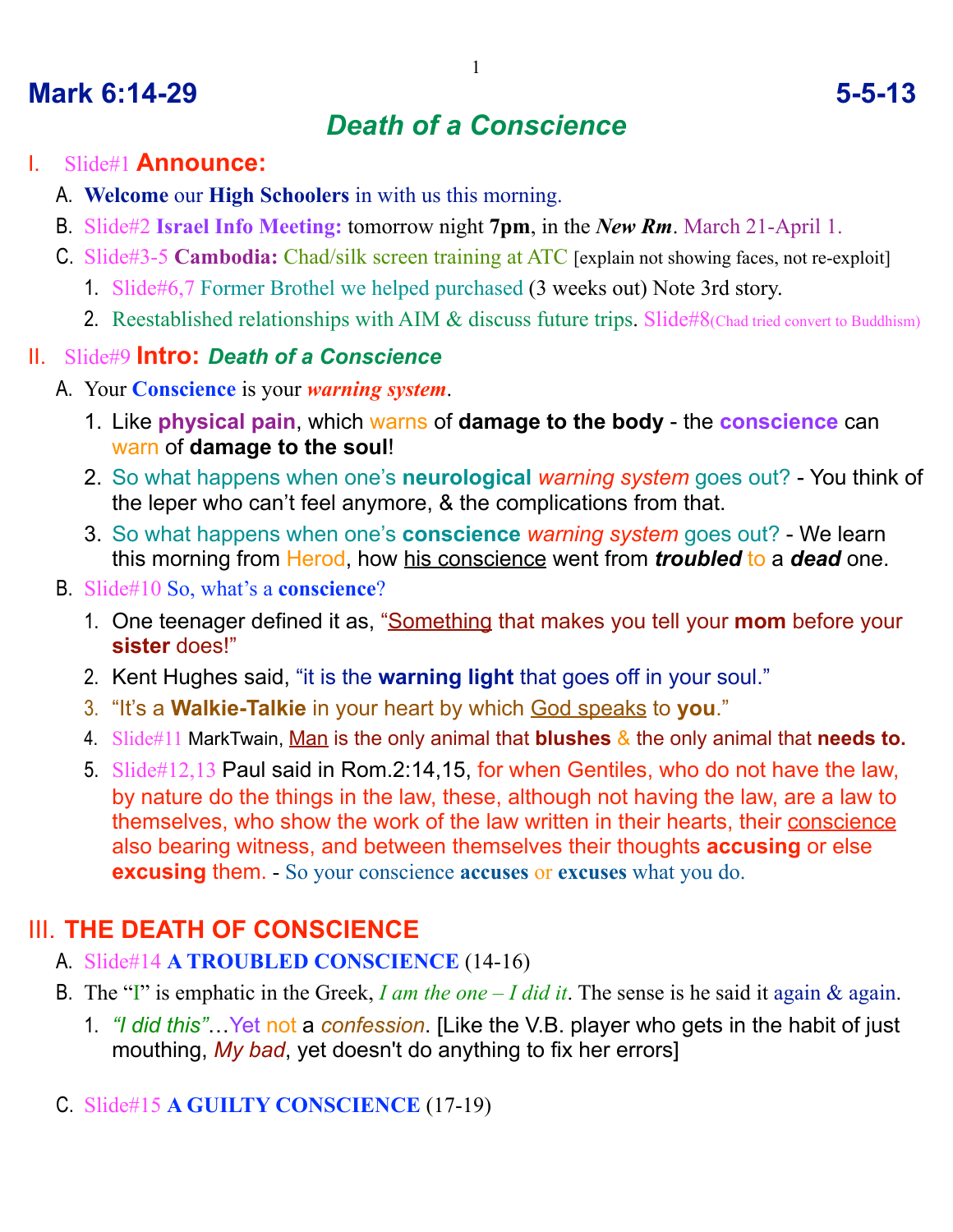- D. Slide#16 Herod Antipas Tetrarch of Galilee & Perea(in Pink). He was his *father's son* in all that was worst in his father's character.
- E. Slide#17 His Father? *Herod the Great*, patriarch of the corrupt *Herodian dynasty*.
	- 1. Antipas went to Rome. Stayed with his ½ bro Philip 1. He was intrigued with Herodias, his wife. The two **eloped**, although both were **married** at the time.
	- 2. Oh, & Philip 1st was Herodias' **uncle**. Which she now left, for her **other uncle**!
	- 3. So here Herod Antipas married his niece & his sister-in-law.
		- a) What "*matrimonial mayhem*" we find in this family.
- F. Slide#18 **A DOUBLED-MINDED CONSCIENCE** (20)
- G. 1st troubled by **God**, now by **the man of God**.
- H. Note, Herod feared John…& heard him gladly. Here we have a man caught in 2 minds:
	- 1. He **rejects** him but **respects** him.
	- 2. He alternated between the **bed** of Herodias, and the **cell** of John.
	- 3. He loved the beauty of a **holy** life, but he loved his **sin** as well.
	- 4. He's fascinated by **his message**, but afraid of **its consequences**.
		- a) Do you ever find yourself in a similar dilemma? Caught between **conscience** & **lifestyle**.
	- 5. Herod loved John, but he never loved John's Master.
		- a) Loved John in that *he protected him* (i.e. from Herodias, & that by keeping him in prison?) Coward!
		- b) Slide#19 *Josephus* tells us this all took place in *Machaerus* (*Ma-KEER-is*; aka *Mukawir*). A desert fortress-palace perched 3800' above the Dead Sea (East side). Below were dungeons/cisterns which can still be seen today w/their iron hooks.
	- 6. What a **contrast** between them: Herod the **Coward** John the **Courageous**.
		- a) Herod a *mighty monarch*, John an *imprisoned preacher*…yet the king is afraid of him.
		- b) You know the famous preacher George Whitefield was best of friends with Benjamin Franklin(deist)…they called them *the religious odd couple*.
		- c) Warning You will spiritually travel only as far as **Herod** & no farther, *unless* **Grace** leads you to **Jesus Christ**.
- I. Slide#20 **A TRAPPED CONSCIENCE** (21-25)
- J. A little **wine**, a little **drunken passion**, a little **lust**…a receipt for disaster!
	- 1. Especially for this Tipsy Tetrarch.
- K. (22) SNAP!...went the *Herodias trap*.
	- 1. Slide#21 Sin is like a **spider** weaving a **web**…it starts with *one little strand*.
- L. **Pride** will not allow him to go back on his word.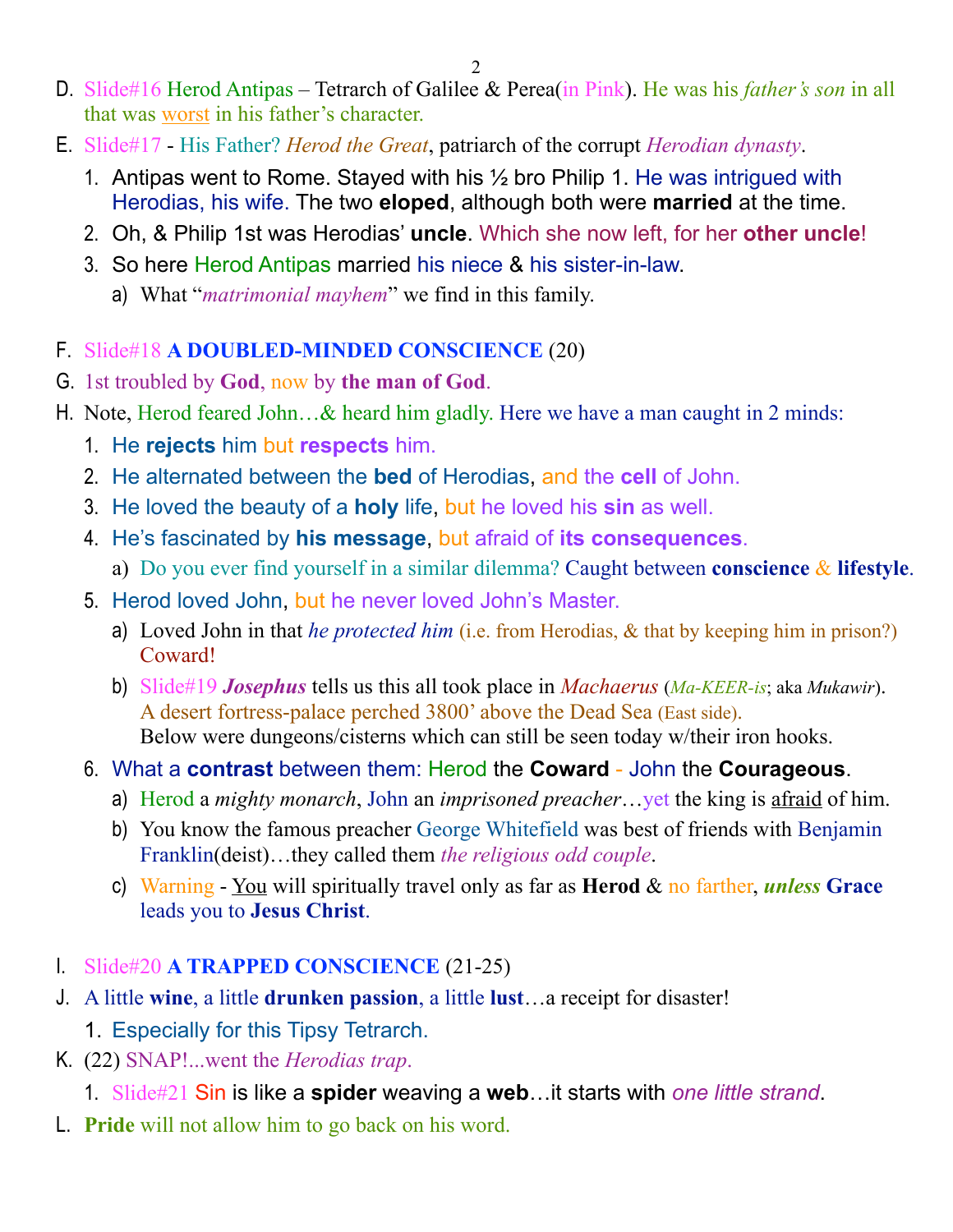- 1. Slide#22 Herodias **web** is weaved. Herod's conscience is **the fly** now caught in the middle.
	- a) It's like Herod says, "I can't avoid the wrong,  $\&$  I can't do what's right!"
- M. Here lies a wonderful **compliment** for <u>John</u>... "his head was worth half the kingdom!!!"
- N. Slide#23 **A SEARED CONSCIENCE** (26-29)
- O. He was **sorry**, but *seared* none the less.
	- 1. As per Herod's soul, this was God's last loving *Shock-Treatment* for his heart… Clear! (i.e. Defibrillator)
- P. Don't feel sorry for *John*. *He got an instant trip to glory!*
- Q. Feel sorry for *Herod*. For his party was over. His light is about to go out.
	- 1. The guillotine fell on Herod that day.
		- a) Oh, he took Johns **head**…but lost his own **conscience**.
- R. Slide#24 Mt.14:12 adds Then his disciples came & took away the body & buried it, & *went & told Jesus*.
	- 1. Slide#25 Where do you go if someone close to you dies? Where do you take your hurts? *Take them to Jesus* like the disciples did.
- S. Well Herod, you can silence **one voic**e, but you cannot silence **the Word of God**.
- T. Slide#26 **A DEAD CONSCIENCE** (Lk.23:8-12)
- U. This is the **last** biblical record of Herod.
	- 1. This is shortly before the crucifixion. Come on Herod last chance tell it all to Jesus! Silence the voice of your *tormented conscience*!
- V. Now read the passage! Lk.23:8-12
	- 1. Jesus *answered him nothing*/not a word! There was no need to.
	- 2. His conscience was *long dead, buried, & the tomb of his heart sealed!*
- W. The End of his story? Herodias prevailed on Herod Antipas to accompany her to Rome to demand a favor.
	- 1. Slide#27 Instead **Caligula**(*new Emperor*) banished Antipas to Lyons in Gaul, where he died in great misery.
	- 2. His new buddy **Pilate** also was stripped of power and died in shameful exile w/him.
- X. Herod lost his conscience. *It was 1st lovingly troubled, then tormented, then guilt ridden, next double-minded, finally trapped, subsequently seared,…& lastly dead as a door nail!*
	- 1. It's so important for **you** to take care of **your** conscience.
	- 2. It can be **dulled**. It can be **seared**.